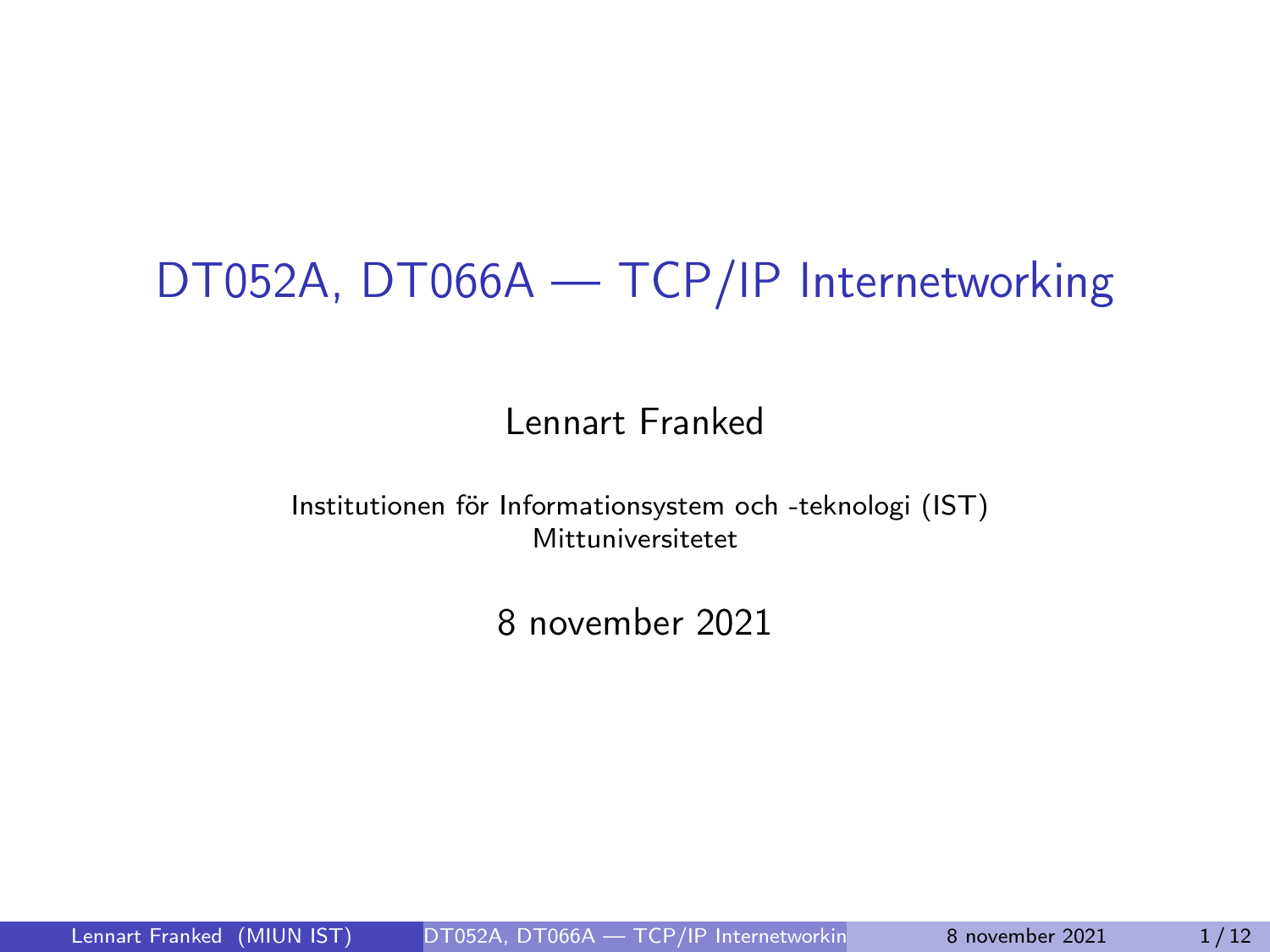## Lennart Franked, Lectures, workshops, exam and laboratory assignment part 1. Ph.d Aamir Mahmoud, Examiner, lectures, exam Daniel Rodin, laboratory assignment part 2.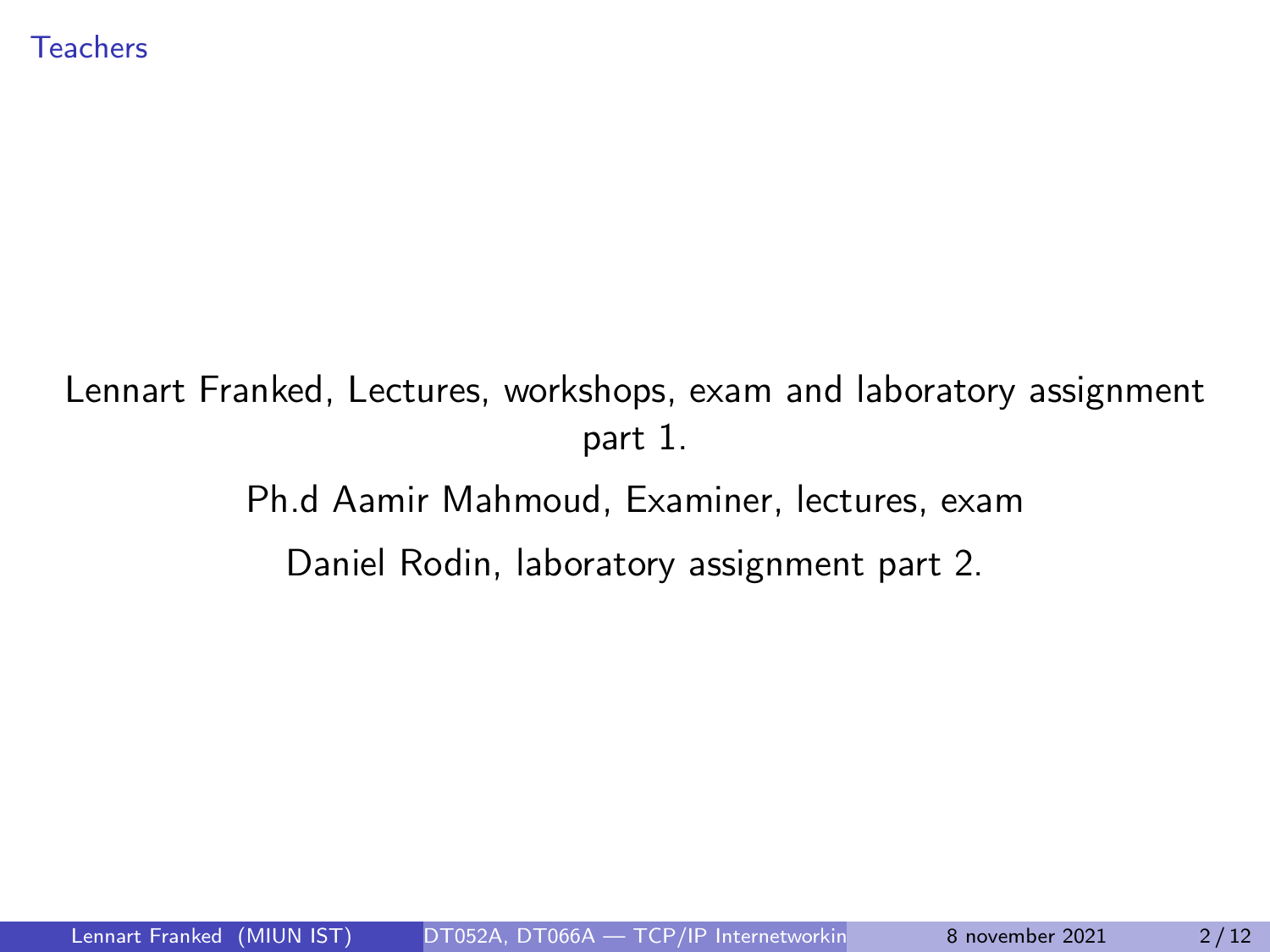#### Intended Learning Outcomes

After the completion of the course the student should be able to:

- analyze, apply and evaluate the TCP / IP family protocols
- explain and evaluate routing protocols used for unicast and multicast on the Internet
- **•** describe methods and categorize problems related to reliable transport, time delay, flow control and traffic congestion management
- **o** design and evaluate a simpler network
- explain and apply the principles of queue theory related to QoS and switching
- independently utilize and account for knowledge from research
- calculate and measure performance, such as: throughput, delay and jitter
- $\bullet$  evaluate and compare methods for distributing multimedia on the Internet and related protocols
- evaluate and compare security solutions for communication based on the internet model
- **o** describe and reflect on technologies for wireless communication on the Internet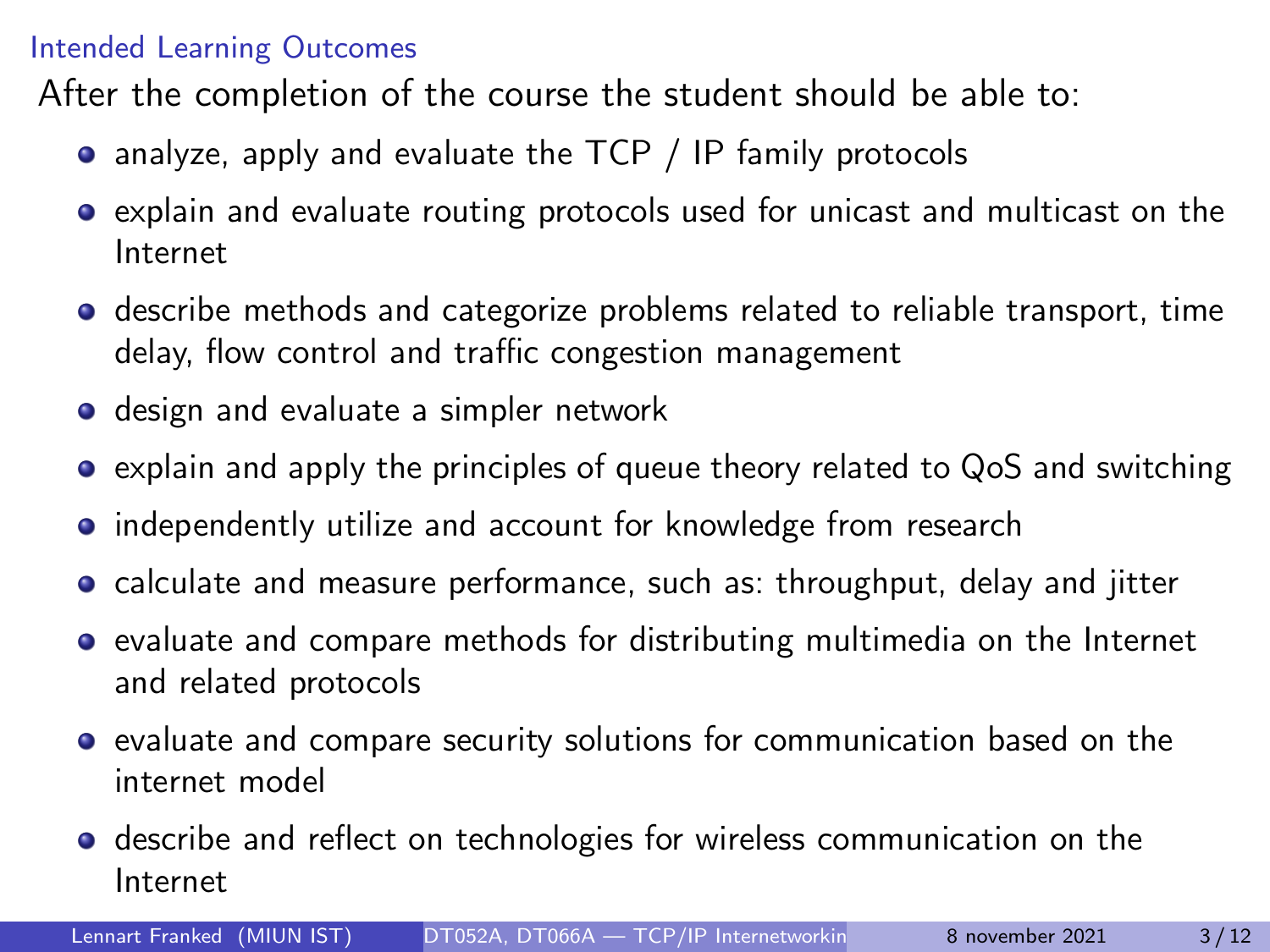#### Course Literature

- $\bullet$  Computer Networking  $A$ Top-Down Approach
- Buy it!
- Latest version, global edition



Figur: Computer Networking: A Top-Down Approach [\[1\]](#page-11-1)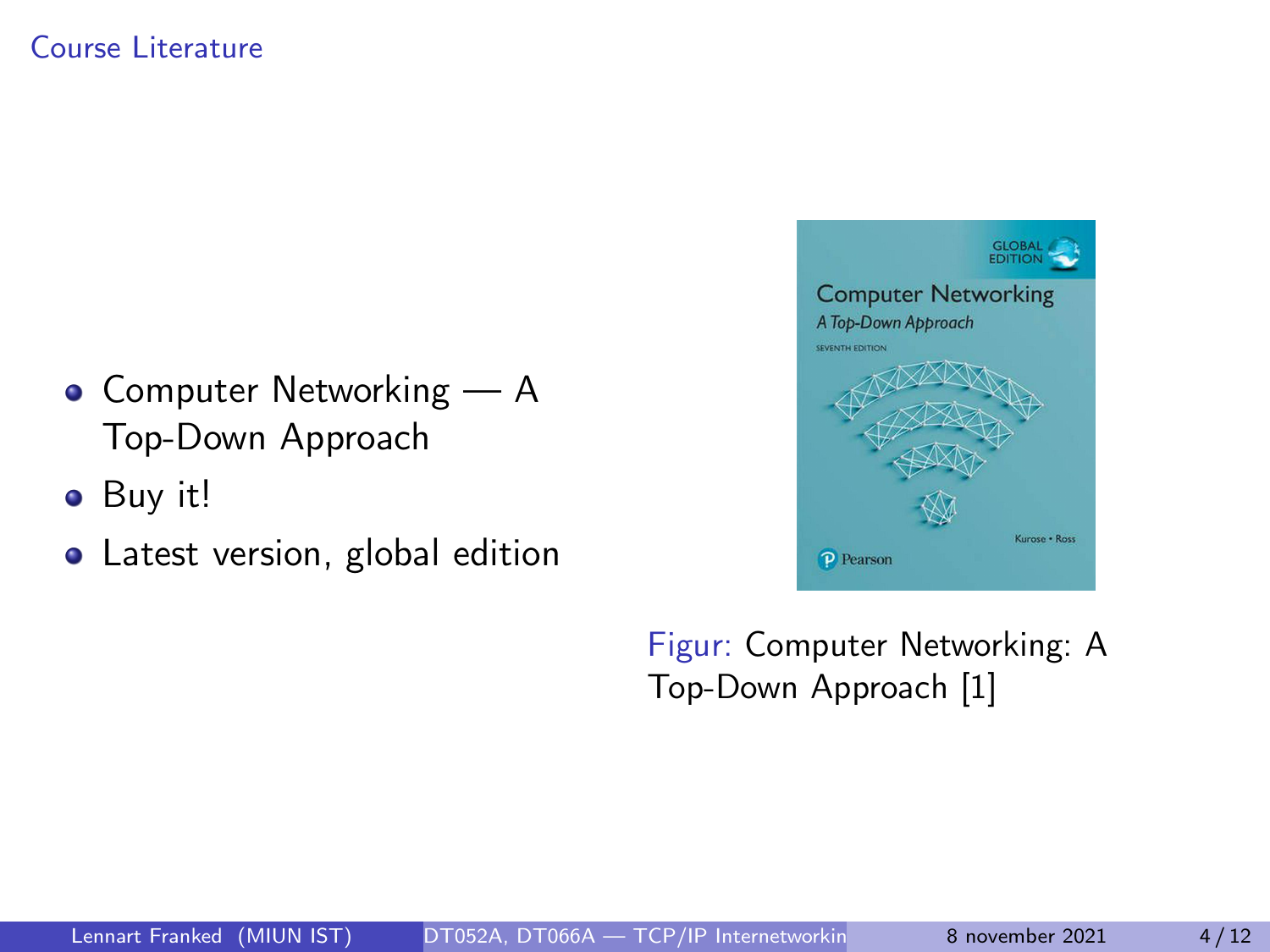| Ladok Description                          |          | Credits Comments       |
|--------------------------------------------|----------|------------------------|
| 1101 Homework                              |          | 1,5 hp Only for DT066A |
| L101 Laboratory Assignment (L1, L2) 1.5 hp |          |                        |
| T101 Written Exam                          | $4.5$ hp |                        |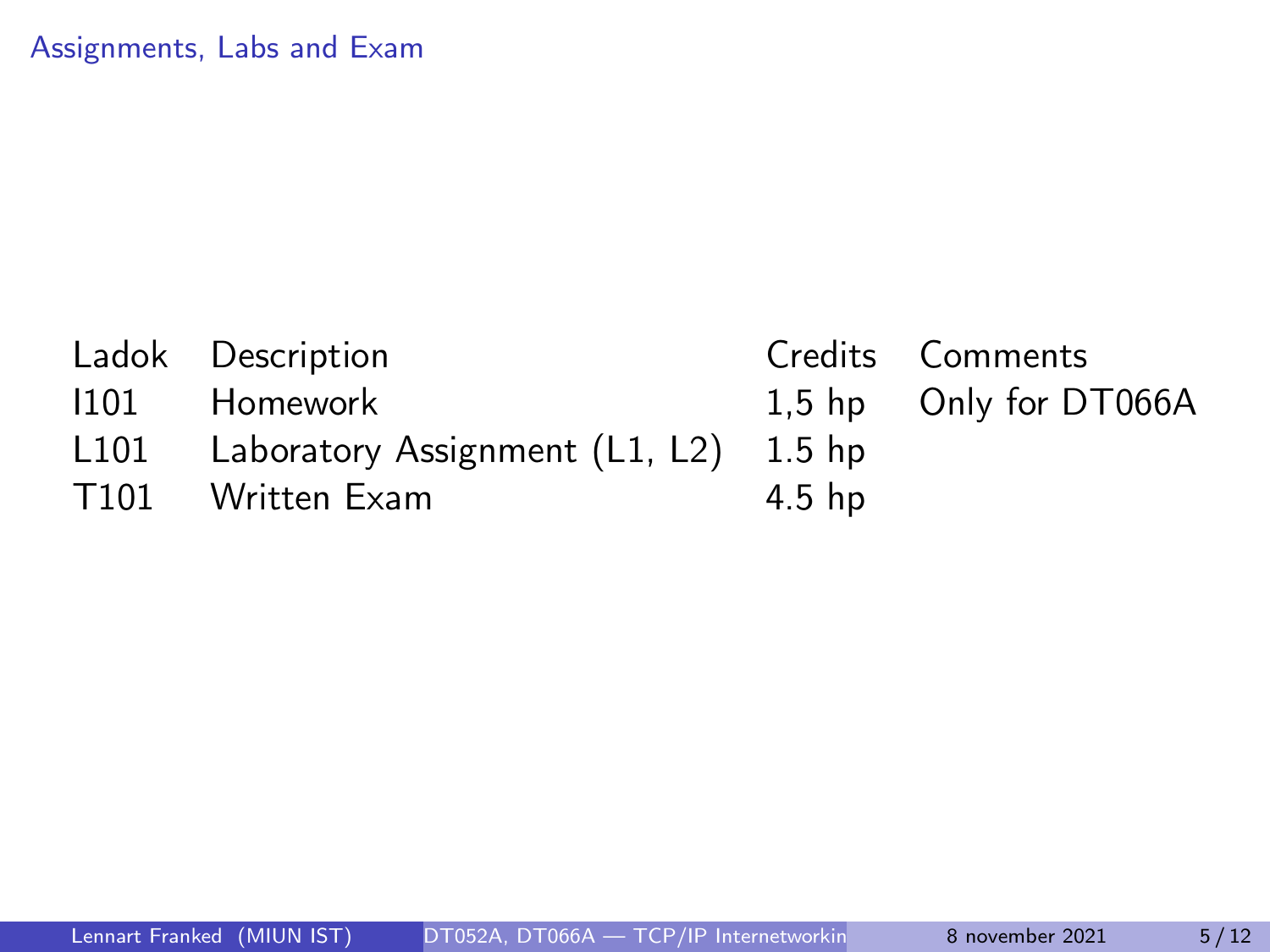**•** Final Grade is set based on exam result.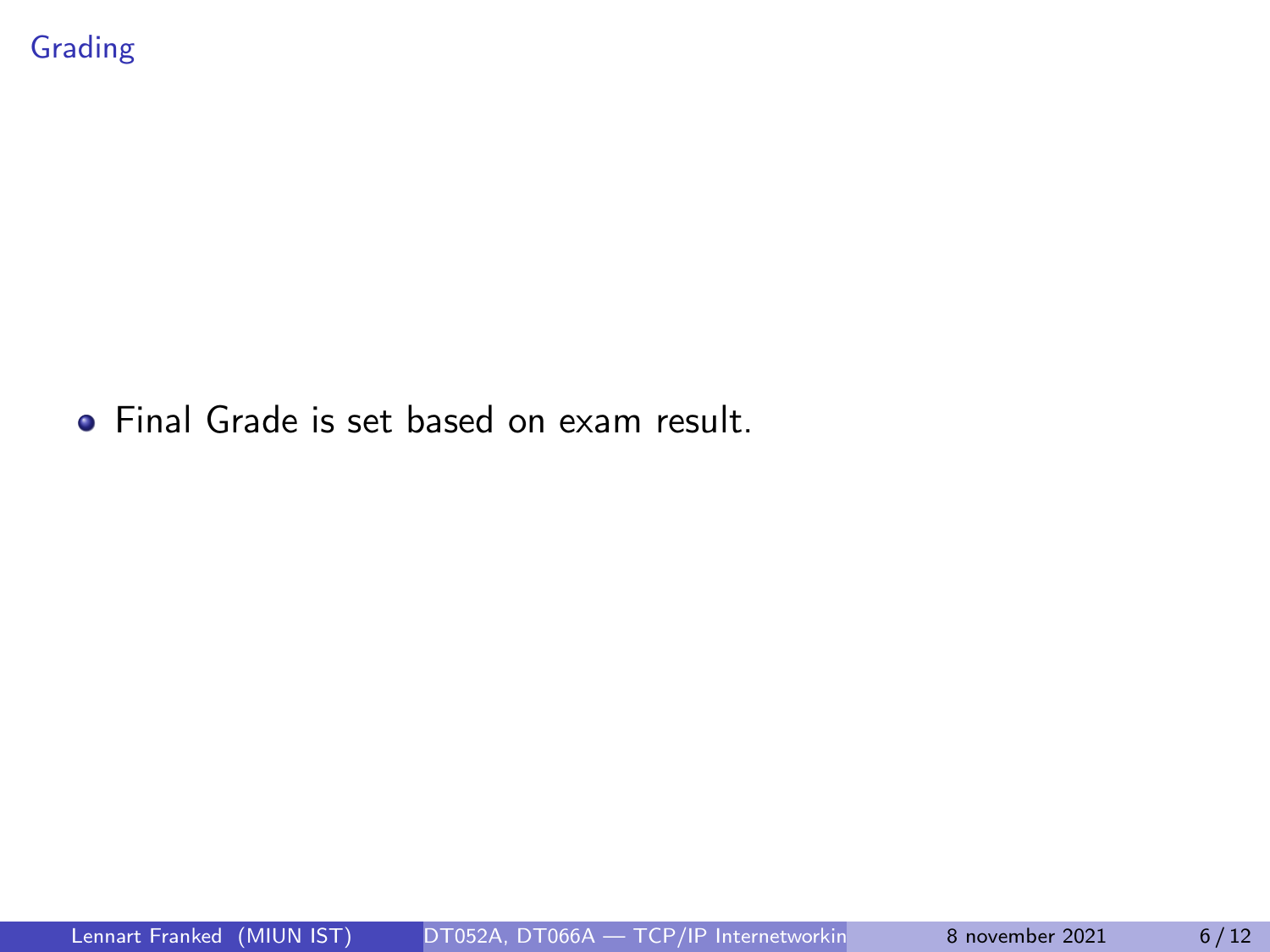#### Homework For DT066A

- You will create a set of questions based on the chapters in the book.
- In this course each one of you will construct 7 questions complete with answers. One for each chapter  $(2 - 8)$
- Post your question with answer in the correct thread in the forum. Use plain text. Attach figures if needed.
- The questions should address the topic of the chapter indicated.
- Do not copy questions!
- Comment on other questions.
- Some of the questions on the exam will be based on these questions.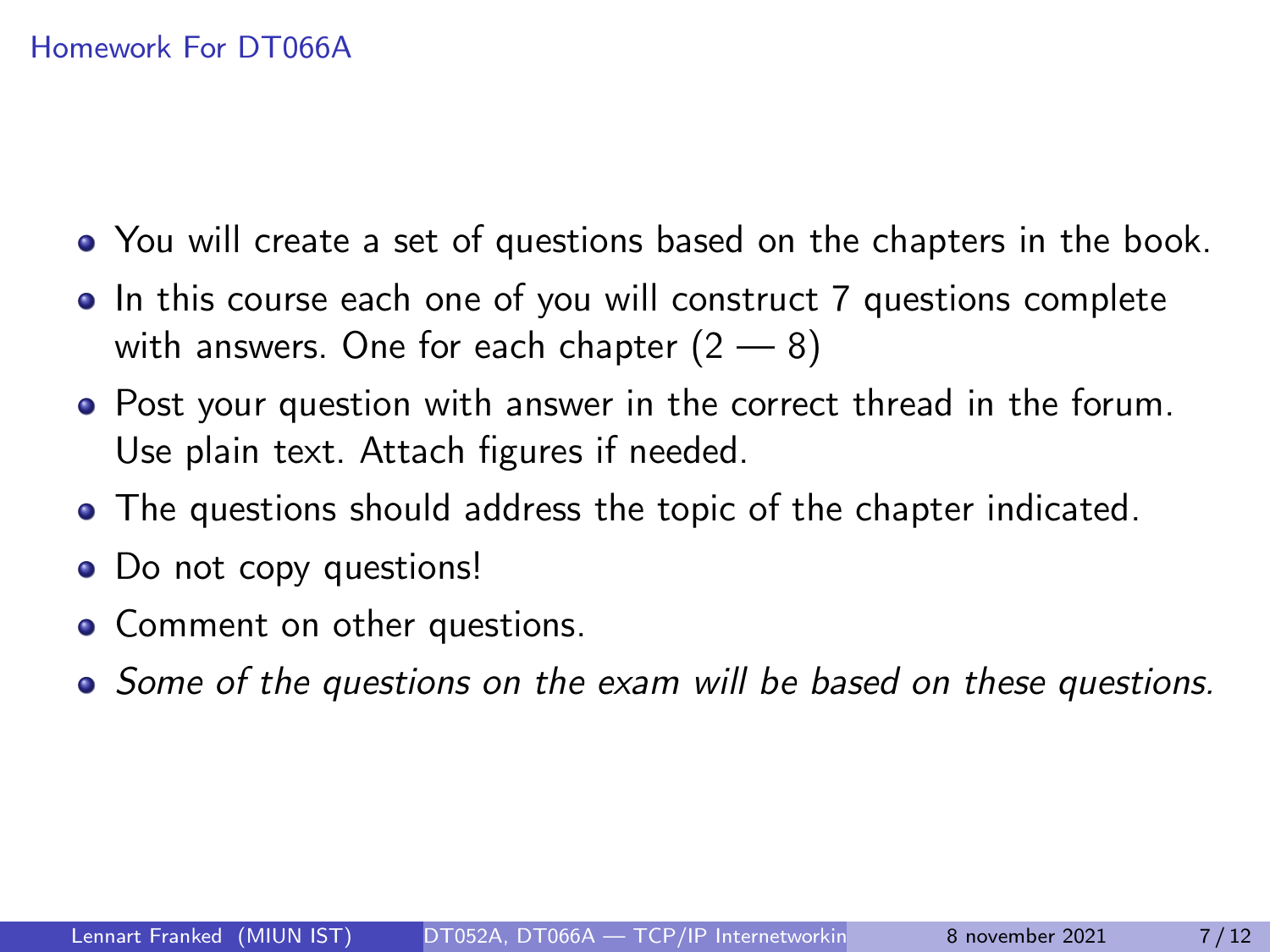- How to formulate your question?
- Avoid simple knowledge based questions.
- Aim for higher levels of learning.
- **•** Example verbs:
	- ▶ Judge, Recommend, Critique, Justify, Appraise, Argue, Assess, Attach, Choose,Compare
	- ▶ Conclude, Contrast, Defend, Describe, Discriminate, Estimate, Evaluate, Explain, Judge
	- ▶ Justify, Interpret, Relate, Predict, Rate, Select, Summarize, Support, Value
- **•** Get inspired by the questions in the book.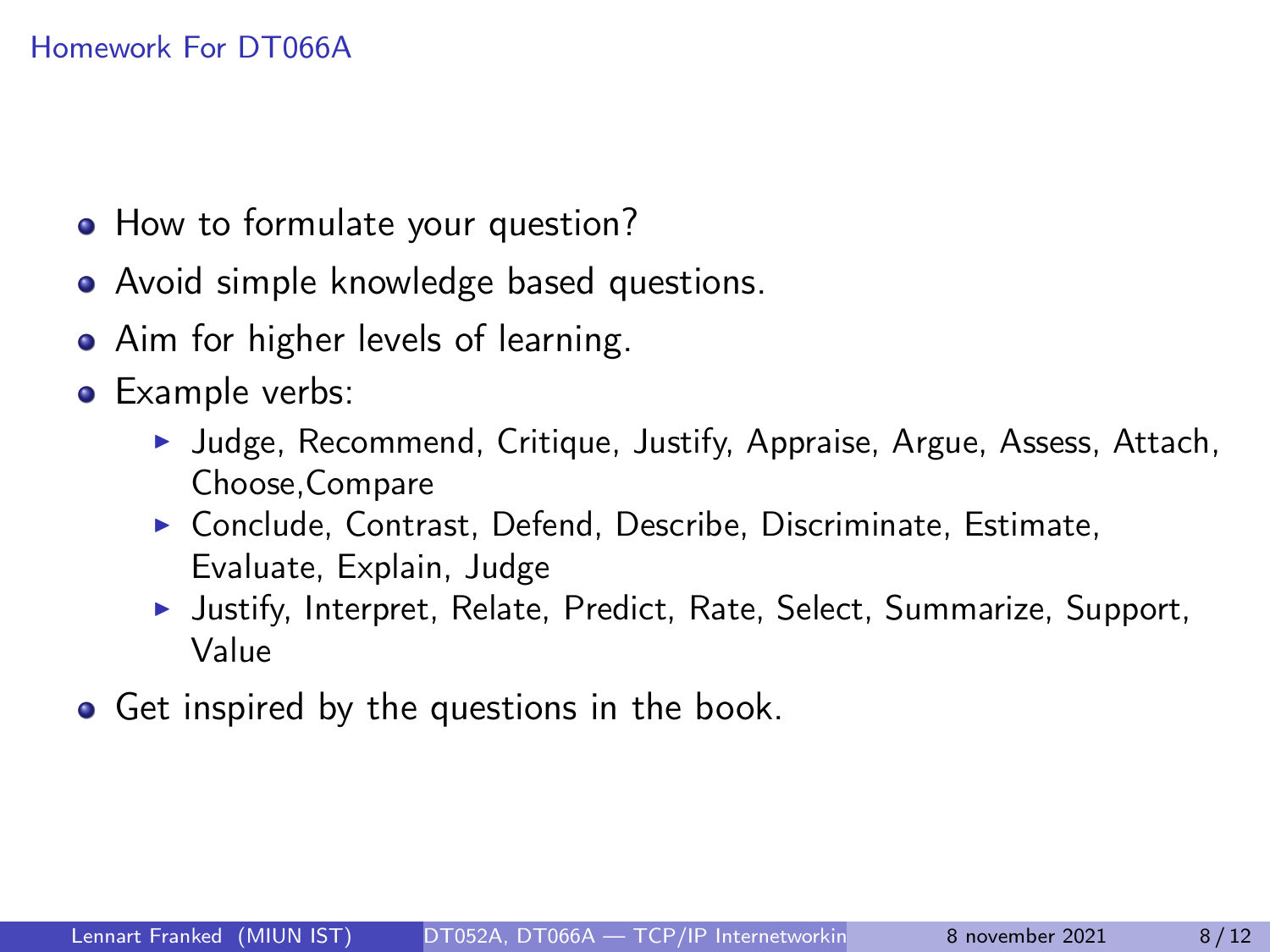#### Laboratory Exercises

- There will be one lab, divided into two parts
- Setup and configure a simple network topology.
- First part covers planning.
- Second part covers building and configuring.
- Class will be split into two groups.
- You need to sign-up for which day you would like to take the lab.
- $\bullet$  9/12, 10/12 (16/12, 17/12)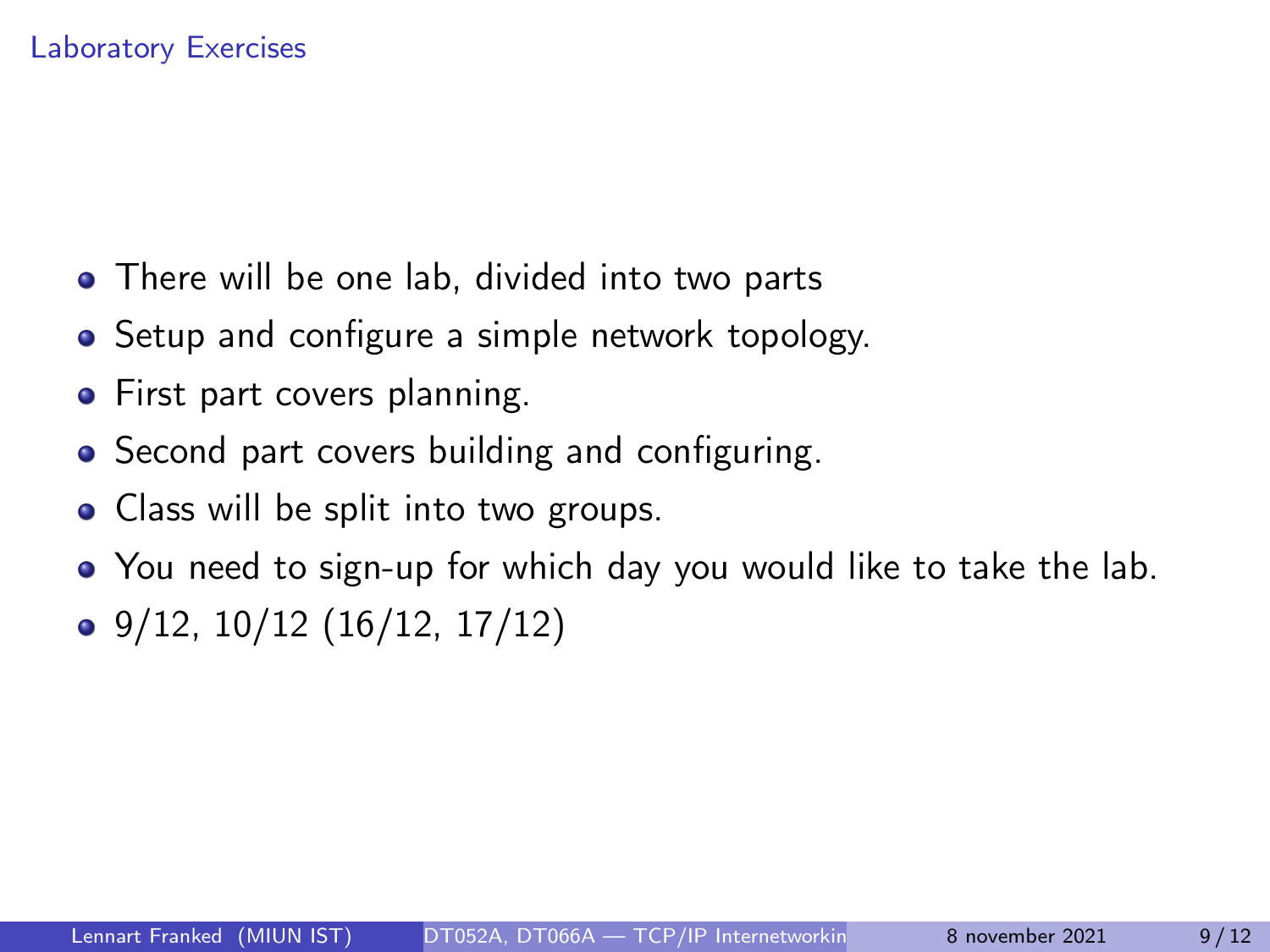- The written exam covers material from the whole course.
- Old Exams are available in the course platform.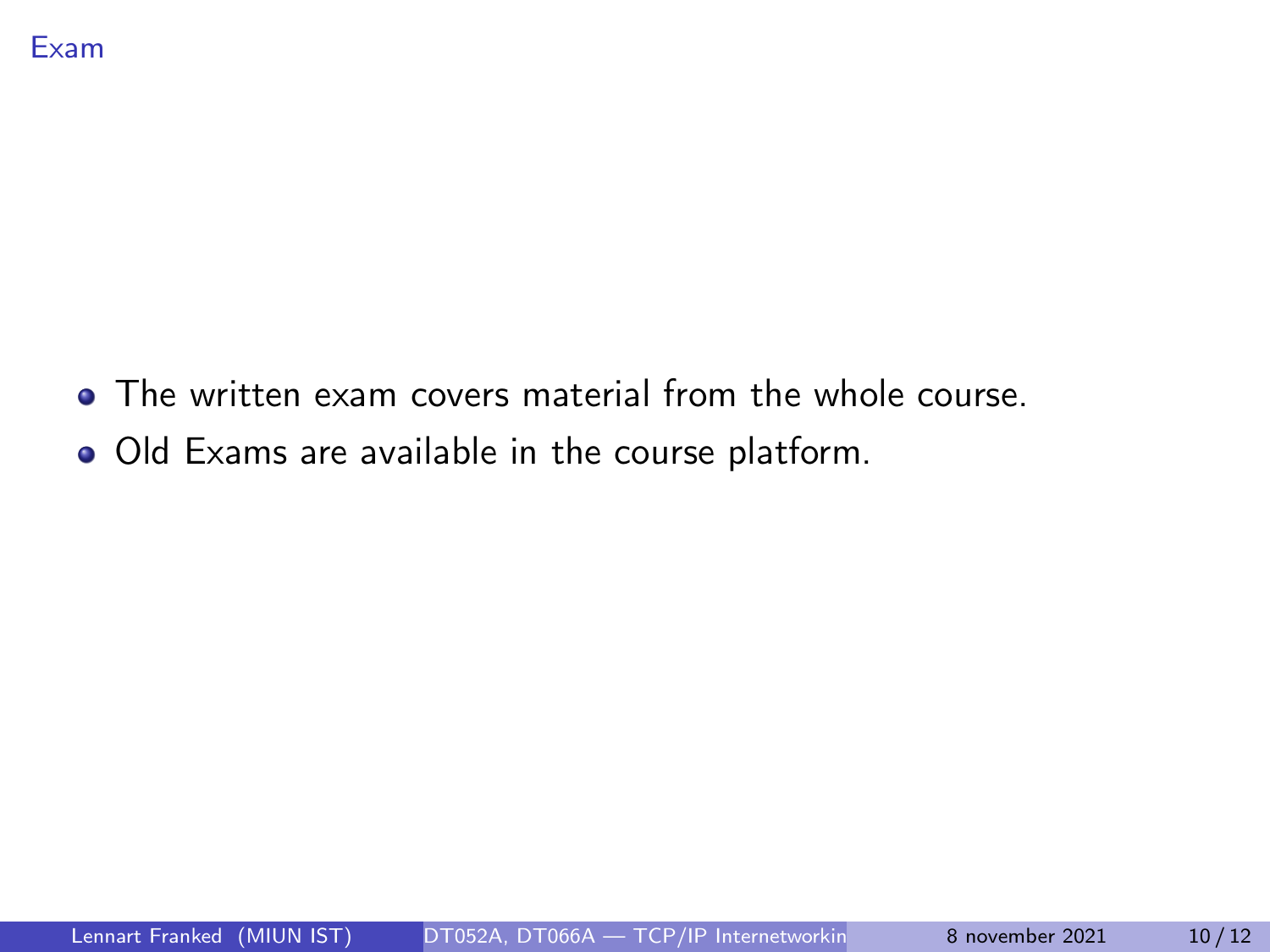### Late submissions

Labs and homework that are submitted late, will be graded in connection to re-exams.